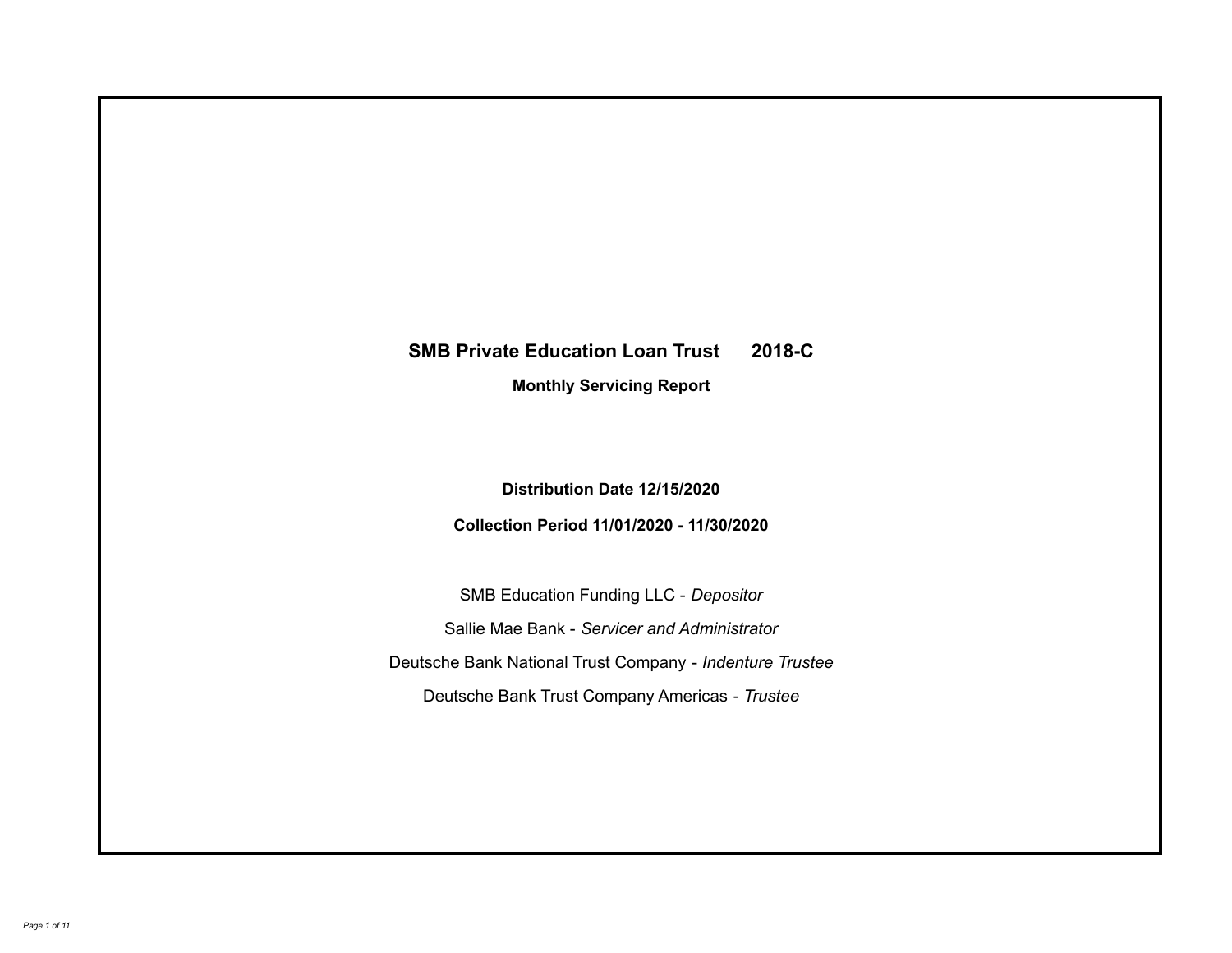| A           | <b>Student Loan Portfolio Characteristics</b>   | Settlement Date<br>09/19/2018 | 10/31/2020       | 11/30/2020       |
|-------------|-------------------------------------------------|-------------------------------|------------------|------------------|
|             | <b>Principal Balance</b>                        | \$557,492,029.76              | \$405,514,263.29 | \$404,992,443.41 |
|             | Interest to be Capitalized Balance              | 38,025,828.51                 | 29,809,504.88    | 25,557,428.62    |
|             | Pool Balance                                    | \$595,517,858.27              | \$435,323,768.17 | \$430,549,872.03 |
|             | Weighted Average Coupon (WAC)                   | 9.62%                         | 8.29%            | 8.29%            |
|             | Weighted Average Remaining Term                 | 137.72                        | 131.98           | 131.70           |
|             | Number of Loans                                 | 48,318                        | 35,693           | 35,284           |
|             | Number of Borrowers                             | 46,914                        | 34,743           | 34,344           |
|             | Pool Factor                                     |                               | 0.731000359      | 0.722983981      |
|             | Since Issued Total Constant Prepayment Rate (1) |                               | 12.19%           | 12.05%           |
| $\mathsf B$ | <b>Debt Securities</b><br><b>Cusip/Isin</b>     | 11/16/2020                    |                  | 12/15/2020       |
|             | A <sub>2</sub> A<br>78449QAB3                   | \$191,871,342.27              |                  | \$189,473,444.89 |
|             | A <sub>2</sub> B<br>78449QAC1                   | \$94,621,483.86               |                  | \$93,438,959.13  |
|             | В<br>78449QAD9                                  | \$40,000,000.00               |                  | \$40,000,000.00  |
| $\mathsf C$ |                                                 | 11/16/2020                    |                  |                  |
|             | <b>Certificates</b><br><b>Cusip/Isin</b>        |                               |                  | 12/15/2020       |
|             | Residual<br>78449Q107                           | \$100,000.00                  |                  | \$100,000.00     |
|             |                                                 |                               |                  |                  |
| D           | <b>Account Balances</b>                         | 11/16/2020                    |                  | 12/15/2020       |
|             | Reserve Account Balance                         | \$1,508,827.00                |                  | \$1,508,827.00   |
| E           |                                                 | 11/16/2020                    |                  | 12/15/2020       |
|             | <b>Asset / Liability</b>                        |                               |                  |                  |
|             | Overcollateralization Percentage                | 25.00%                        |                  | 25.00%           |
|             | Specified Overcollateralization Amount          | \$108,830,942.04              |                  | \$107,637,468.01 |
|             | Actual Overcollateralization Amount             | \$108,830,942.04              |                  | \$107,637,468.01 |

(1) For additional information, see 'Since Issued CPR Methodology' found on page 11 of this report.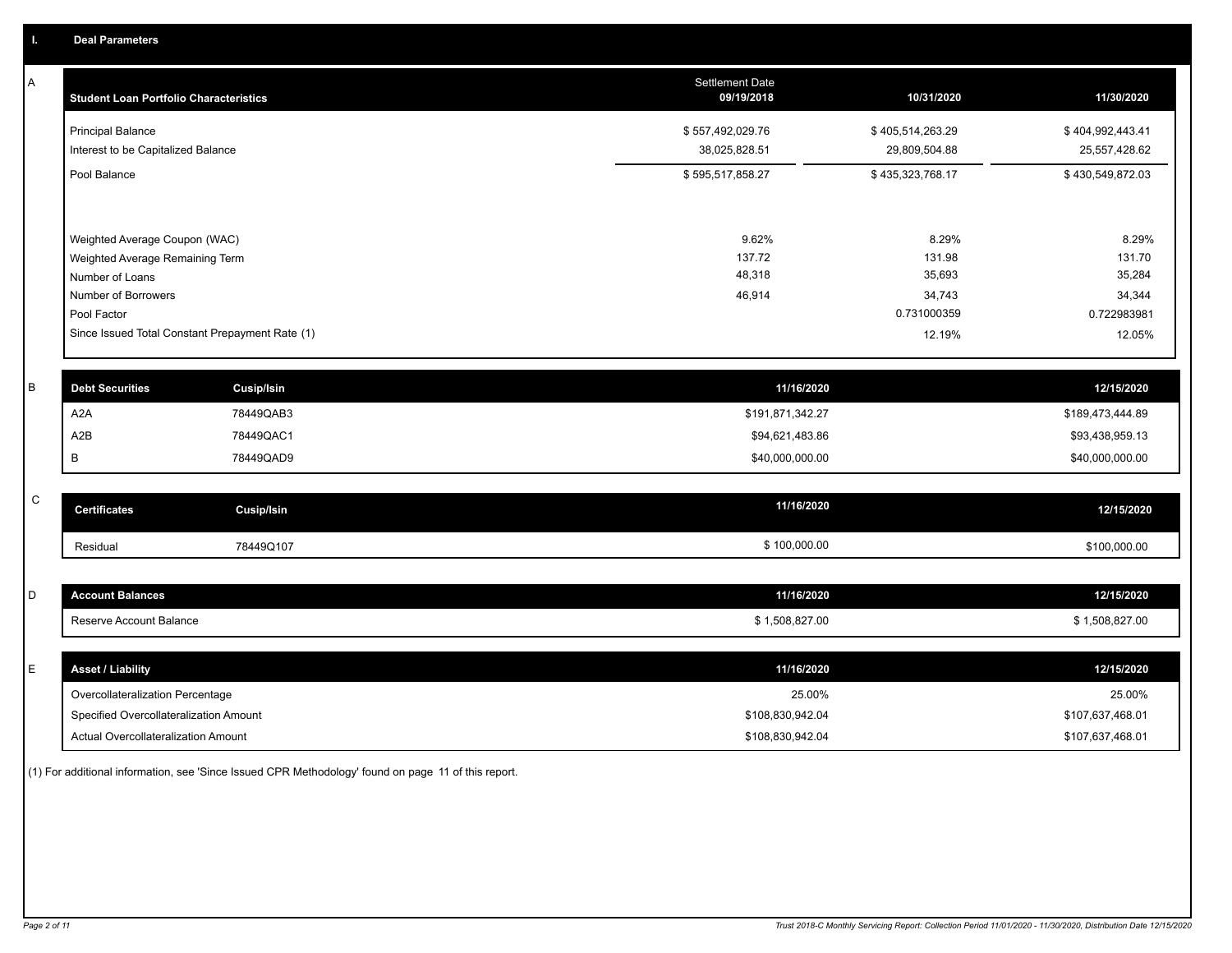# **II. 2018-C Trust Activity 11/01/2020 through 11/30/2020**

| <b>Borrower Principal</b><br>5,133,333.11<br><b>Consolidation Activity Principal</b><br>0.00<br>0.00<br>Seller Principal Reimbursement<br>0.00<br>Servicer Principal Reimbursement<br>Delinquent Principal Purchases by Servicer<br>0.00<br><b>Other Principal Deposits</b><br>19,755.17<br>\$5,153,088.28<br><b>Total Principal Receipts</b><br>B<br><b>Student Loan Interest Receipts</b><br><b>Borrower Interest</b><br>1,931,824.44<br>0.00<br><b>Consolidation Activity Interest</b><br>0.00<br>Seller Interest Reimbursement<br>0.00<br>Servicer Interest Reimbursement<br>Delinquent Interest Purchases by Servicer<br>0.00<br>185.93<br><b>Other Interest Deposits</b><br><b>Total Interest Receipts</b><br>\$1,932,010.37<br>С<br><b>Recoveries on Realized Losses</b><br>\$37,178.77<br>\$142.80<br>D<br><b>Investment Income</b> |  |
|---------------------------------------------------------------------------------------------------------------------------------------------------------------------------------------------------------------------------------------------------------------------------------------------------------------------------------------------------------------------------------------------------------------------------------------------------------------------------------------------------------------------------------------------------------------------------------------------------------------------------------------------------------------------------------------------------------------------------------------------------------------------------------------------------------------------------------------------|--|
|                                                                                                                                                                                                                                                                                                                                                                                                                                                                                                                                                                                                                                                                                                                                                                                                                                             |  |
|                                                                                                                                                                                                                                                                                                                                                                                                                                                                                                                                                                                                                                                                                                                                                                                                                                             |  |
|                                                                                                                                                                                                                                                                                                                                                                                                                                                                                                                                                                                                                                                                                                                                                                                                                                             |  |
|                                                                                                                                                                                                                                                                                                                                                                                                                                                                                                                                                                                                                                                                                                                                                                                                                                             |  |
|                                                                                                                                                                                                                                                                                                                                                                                                                                                                                                                                                                                                                                                                                                                                                                                                                                             |  |
|                                                                                                                                                                                                                                                                                                                                                                                                                                                                                                                                                                                                                                                                                                                                                                                                                                             |  |
|                                                                                                                                                                                                                                                                                                                                                                                                                                                                                                                                                                                                                                                                                                                                                                                                                                             |  |
|                                                                                                                                                                                                                                                                                                                                                                                                                                                                                                                                                                                                                                                                                                                                                                                                                                             |  |
|                                                                                                                                                                                                                                                                                                                                                                                                                                                                                                                                                                                                                                                                                                                                                                                                                                             |  |
|                                                                                                                                                                                                                                                                                                                                                                                                                                                                                                                                                                                                                                                                                                                                                                                                                                             |  |
|                                                                                                                                                                                                                                                                                                                                                                                                                                                                                                                                                                                                                                                                                                                                                                                                                                             |  |
|                                                                                                                                                                                                                                                                                                                                                                                                                                                                                                                                                                                                                                                                                                                                                                                                                                             |  |
|                                                                                                                                                                                                                                                                                                                                                                                                                                                                                                                                                                                                                                                                                                                                                                                                                                             |  |
|                                                                                                                                                                                                                                                                                                                                                                                                                                                                                                                                                                                                                                                                                                                                                                                                                                             |  |
|                                                                                                                                                                                                                                                                                                                                                                                                                                                                                                                                                                                                                                                                                                                                                                                                                                             |  |
|                                                                                                                                                                                                                                                                                                                                                                                                                                                                                                                                                                                                                                                                                                                                                                                                                                             |  |
|                                                                                                                                                                                                                                                                                                                                                                                                                                                                                                                                                                                                                                                                                                                                                                                                                                             |  |
| Е<br><b>Funds Borrowed from Next Collection Period</b><br>\$0.00                                                                                                                                                                                                                                                                                                                                                                                                                                                                                                                                                                                                                                                                                                                                                                            |  |
| F<br><b>Funds Repaid from Prior Collection Period</b><br>\$0.00                                                                                                                                                                                                                                                                                                                                                                                                                                                                                                                                                                                                                                                                                                                                                                             |  |
| G<br>Loan Sale or Purchase Proceeds<br>\$0.00                                                                                                                                                                                                                                                                                                                                                                                                                                                                                                                                                                                                                                                                                                                                                                                               |  |
| \$0.00<br>H<br>Initial Deposits to Distribution Account                                                                                                                                                                                                                                                                                                                                                                                                                                                                                                                                                                                                                                                                                                                                                                                     |  |
| \$0.00<br><b>Excess Transferred from Other Accounts</b>                                                                                                                                                                                                                                                                                                                                                                                                                                                                                                                                                                                                                                                                                                                                                                                     |  |
| <b>Borrower Benefit Reimbursements</b><br>\$0.00<br>J                                                                                                                                                                                                                                                                                                                                                                                                                                                                                                                                                                                                                                                                                                                                                                                       |  |
| \$0.00<br>Κ<br><b>Other Deposits</b>                                                                                                                                                                                                                                                                                                                                                                                                                                                                                                                                                                                                                                                                                                                                                                                                        |  |
| L<br><b>Other Fees Collected</b><br>\$0.00                                                                                                                                                                                                                                                                                                                                                                                                                                                                                                                                                                                                                                                                                                                                                                                                  |  |
| М<br><b>AVAILABLE FUNDS</b><br>\$7,122,420.22                                                                                                                                                                                                                                                                                                                                                                                                                                                                                                                                                                                                                                                                                                                                                                                               |  |
| Non-Cash Principal Activity During Collection Period<br>\$4,631,268.40<br>N                                                                                                                                                                                                                                                                                                                                                                                                                                                                                                                                                                                                                                                                                                                                                                 |  |
| Aggregate Purchased Amounts by the Depositor, Servicer or Seller<br>O<br>\$19,941.10                                                                                                                                                                                                                                                                                                                                                                                                                                                                                                                                                                                                                                                                                                                                                        |  |
| P<br>\$0.00<br>Aggregate Loan Substitutions                                                                                                                                                                                                                                                                                                                                                                                                                                                                                                                                                                                                                                                                                                                                                                                                 |  |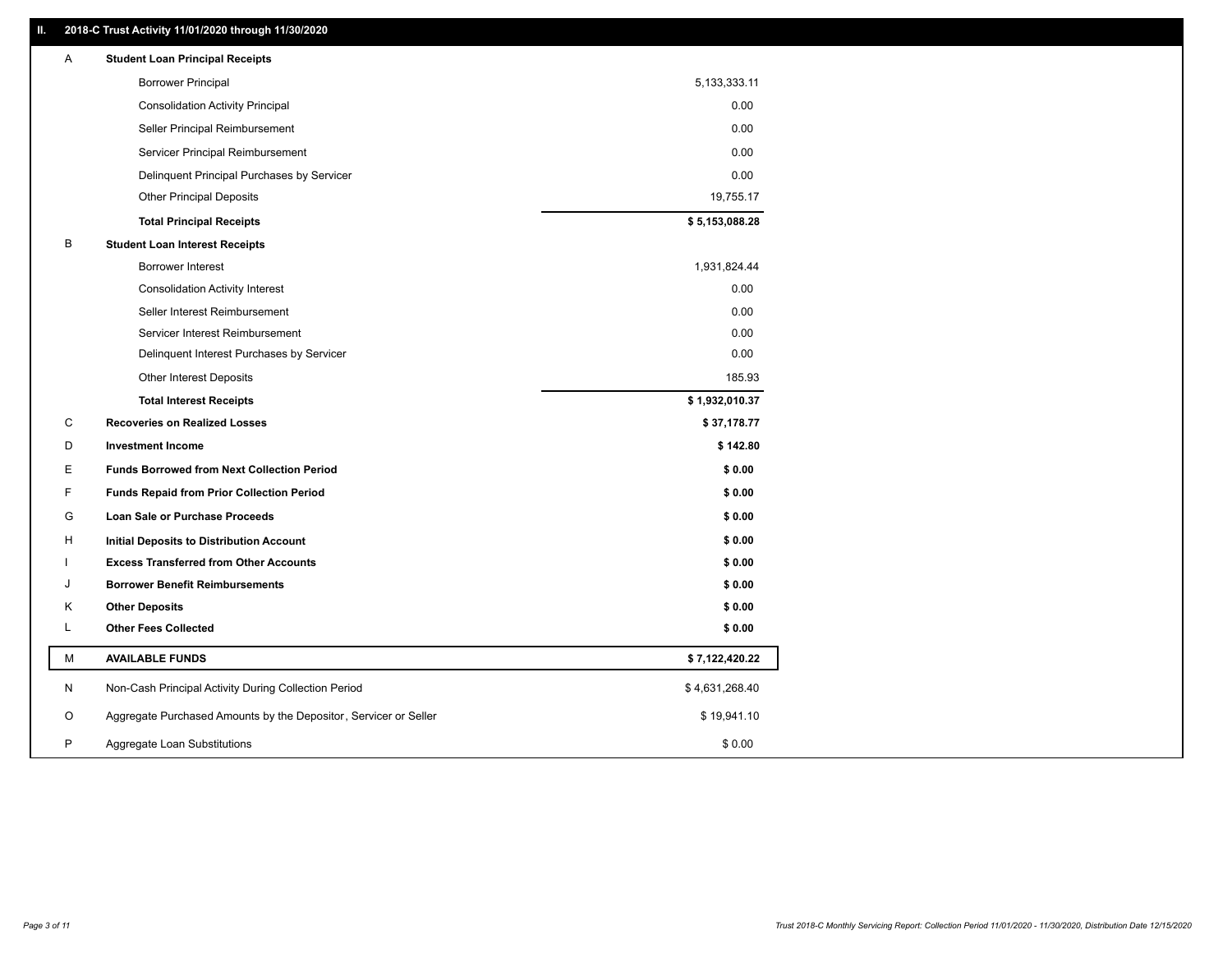|                   |                       |                          |         |                                                           | <b>Loans by Repayment Status</b> |                            |                          |         |                                                                  |                |                            |
|-------------------|-----------------------|--------------------------|---------|-----------------------------------------------------------|----------------------------------|----------------------------|--------------------------|---------|------------------------------------------------------------------|----------------|----------------------------|
|                   |                       |                          |         | 11/30/2020                                                |                                  |                            |                          |         | 10/31/2020                                                       |                |                            |
|                   |                       | <b>Wtd Avg</b><br>Coupon | # Loans | Principal and<br><b>Interest Accrued</b><br>to Capitalize | % of Principal                   | % of Loans in<br>Repay (1) | <b>Wtd Avg</b><br>Coupon | # Loans | <b>Principal and</b><br><b>Interest Accrued</b><br>to Capitalize | % of Principal | % of Loans in<br>Repay (1) |
| INTERIM:          | IN SCHOOL             | 9.52%                    | 3,173   | \$48,315,848.13                                           | 11.222%                          | $-$ %                      | 9.51%                    | 3,184   | \$48,239,424.65                                                  | 11.081%        | $-$ %                      |
|                   | GRACE                 | 9.25%                    | 688     | \$11,052,833.37                                           | 2.567%                           | $-$ %                      | 9.28%                    | 1,491   | \$23,057,068.03                                                  | 5.297%         | $-$ %                      |
|                   | <b>DEFERMENT</b>      | 8.87%                    | 2,091   | \$27,346,777.28                                           | 6.352%                           | $-$ %                      | 8.87%                    | 2,052   | \$26,650,402.99                                                  | 6.122%         | $-$ %                      |
| <b>REPAYMENT:</b> | <b>CURRENT</b>        | 8.01%                    | 27,582  | \$318,619,685.29                                          | 74.003%                          | 92.667%                    | 7.96%                    | 27,108  | \$309,890,072.14                                                 | 71.186%        | 91.853%                    |
|                   | 31-60 DAYS DELINQUENT | 8.42%                    | 383     | \$4,989,141.60                                            | 1.159%                           | 1.451%                     | 8.46%                    | 391     | \$5,270,067.60                                                   | 1.211%         | 1.562%                     |
|                   | 61-90 DAYS DELINQUENT | 8.34%                    | 177     | \$2,476,204.12                                            | 0.575%                           | 0.720%                     | 8.46%                    | 237     | \$3,088,386.62                                                   | 0.709%         | 0.915%                     |
|                   | > 90 DAYS DELINQUENT  | 9.31%                    | 133     | \$1,802,671.57                                            | 0.419%                           | 0.524%                     | 9.00%                    | 133     | \$1,873,015.26                                                   | 0.430%         | 0.555%                     |
|                   | <b>FORBEARANCE</b>    | 8.39%                    | 1,057   | \$15,946,710.67                                           | 3.704%                           | 4.638%                     | 8.36%                    | 1,097   | \$17,255,330.88                                                  | 3.964%         | 5.115%                     |
| <b>TOTAL</b>      |                       |                          | 35,284  | \$430,549,872.03                                          | 100.00%                          | 100.00%                    |                          | 35,693  | \$435,323,768.17                                                 | 100.00%        | 100.00%                    |

Percentages may not total 100% due to rounding \*

1 Loans classified in "Repayment" include any loan for which interim interest only, \$25 fixed payments or full principal and interest payments are due.

|                                                                                                                                                                                                                |                          |            |                                                           | <b>Loans by Borrower Status</b> |                                |                          |         |                                                                  |                |                                |
|----------------------------------------------------------------------------------------------------------------------------------------------------------------------------------------------------------------|--------------------------|------------|-----------------------------------------------------------|---------------------------------|--------------------------------|--------------------------|---------|------------------------------------------------------------------|----------------|--------------------------------|
|                                                                                                                                                                                                                |                          | 11/30/2020 |                                                           |                                 | 10/31/2020                     |                          |         |                                                                  |                |                                |
|                                                                                                                                                                                                                | <b>Wtd Avg</b><br>Coupon | # Loans    | Principal and<br><b>Interest Accrued</b><br>to Capitalize | % of Principal                  | % of Loans in<br>P&I Repay (2) | <b>Wtd Avg</b><br>Coupon | # Loans | <b>Principal and</b><br><b>Interest Accrued</b><br>to Capitalize | % of Principal | % of Loans in<br>P&I Repay (2) |
| IN SCHOOL<br>INTERIM:                                                                                                                                                                                          | 9.02%                    | 6,202      | \$92,292,624.43                                           | 21.436%                         | $-$ %                          | 9.02%                    | 6,214   | \$92,255,707.06                                                  | 21.192%        | $-$ %                          |
| <b>GRACE</b>                                                                                                                                                                                                   | 8.78%                    | 1,360      | \$21,364,473.07                                           | 4.962%                          | $-$ %                          | 8.74%                    | 3,016   | \$46,258,153.90                                                  | 10.626%        | $-$ %                          |
| <b>DEFERMENT</b>                                                                                                                                                                                               | 8.52%                    | 3,922      | \$49,160,454.19                                           | 11.418%                         | $-$ %                          | 8.52%                    | 3,864   | \$47,977,046.34                                                  | 11.021%        | $-$ %                          |
| <b>CURRENT</b><br>P&I REPAYMENT:                                                                                                                                                                               | 7.91%                    | 22,089     | \$243,130,294.80                                          | 56.470%                         | 90.811%                        | 7.83%                    | 20,791  | \$221,958,539.81                                                 | 50.987%        | 89.200%                        |
| 31-60 DAYS DELINQUENT                                                                                                                                                                                          | 8.35%                    | 359        | \$4,615,847.24                                            | 1.072%                          | 1.724%                         | 8.43%                    | 363     | \$4,969,843.49                                                   | 1.142%         | 1.997%                         |
| 61-90 DAYS DELINQUENT                                                                                                                                                                                          | 8.33%                    | 167        | \$2,341,876.08                                            | 0.544%                          | 0.875%                         | 8.38%                    | 221     | \$2,854,913.14                                                   | 0.656%         | 1.147%                         |
| > 90 DAYS DELINQUENT                                                                                                                                                                                           | 9.25%                    | 128        | \$1,697,591.55                                            | 0.394%                          | 0.634%                         | 8.98%                    | 127     | \$1,794,233.55                                                   | 0.412%         | 0.721%                         |
| FORBEARANCE                                                                                                                                                                                                    | 8.39%                    | 1,057      | \$15,946,710.67                                           | 3.704%                          | 5.956%                         | 8.36%                    | 1,097   | \$17,255,330.88                                                  | 3.964%         | 6.935%                         |
| <b>TOTAL</b><br>Percentages may not total 100% due to rounding<br>$\overline{2}$<br>Loans classified in "P&I Repayment" includes only those loans for which scheduled principal and interest payments are due. |                          | 35,284     | \$430,549,872.03                                          | 100.00%                         | 100.00%                        |                          | 35,693  | \$435,323,768.17                                                 | 100.00%        | 100.00%                        |

To conform with company standard reporting these sections now include Princial and Interest Accrued to Capitalize .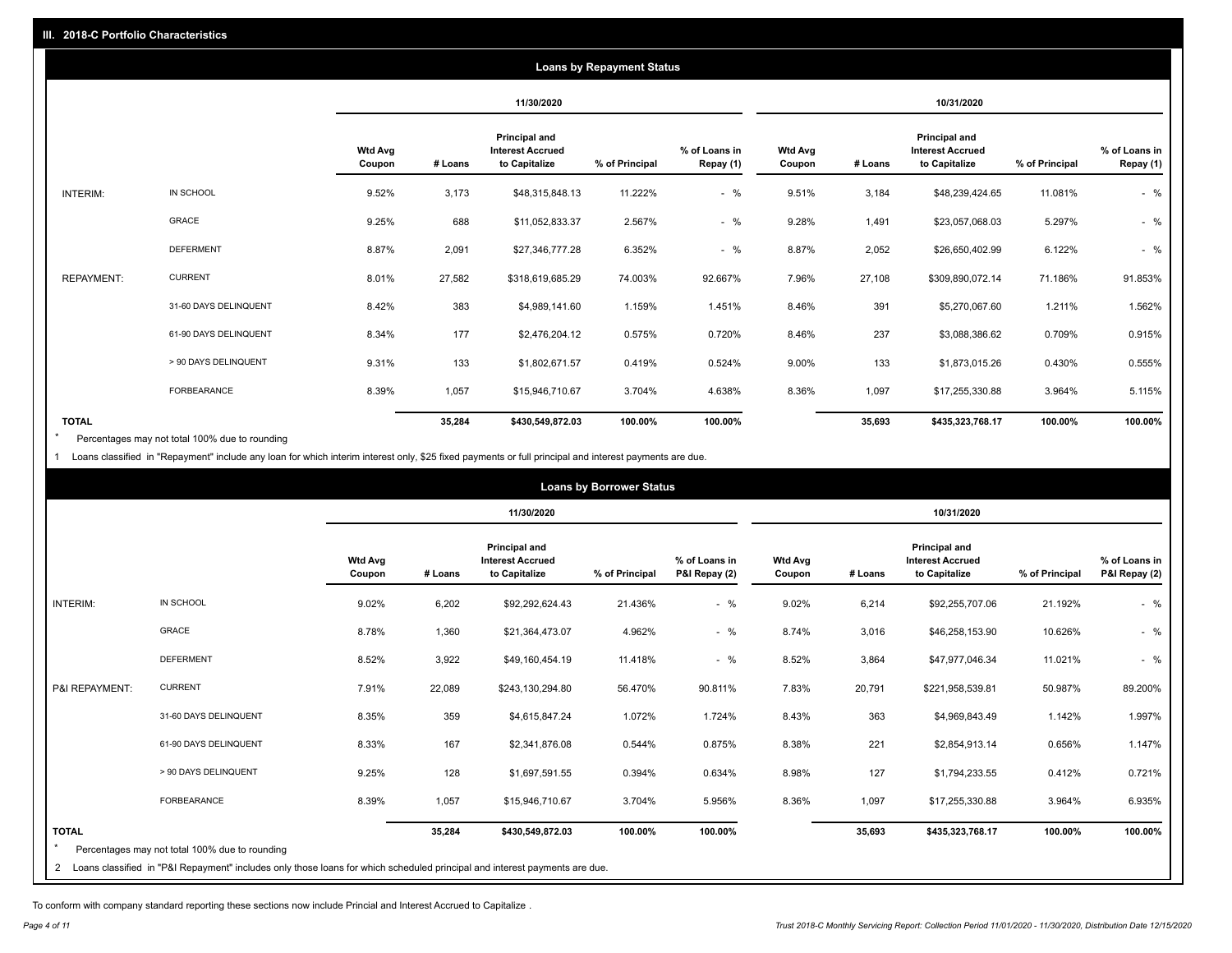|                                                               | 11/30/2020       | 10/31/2020       |
|---------------------------------------------------------------|------------------|------------------|
| Pool Balance                                                  | \$430,549,872.03 | \$435,323,768.17 |
| Total # Loans                                                 | 35,284           | 35,693           |
| Total # Borrowers                                             | 34,344           | 34,743           |
| Weighted Average Coupon                                       | 8.29%            | 8.29%            |
| Weighted Average Remaining Term                               | 131.70           | 131.98           |
| Percent of Pool - Cosigned                                    | 93.1%            | 93.1%            |
| Percent of Pool - Non Cosigned                                | 6.9%             | 6.9%             |
| Borrower Interest Accrued for Period                          | \$2,719,339.85   | \$2,837,430.17   |
| Outstanding Borrower Interest Accrued                         | \$28,854,390.62  | \$33,188,890.36  |
|                                                               | \$456,573.36     | \$403,274.50     |
| Gross Principal Realized Loss - Periodic *                    |                  |                  |
| Gross Principal Realized Loss - Cumulative *                  | \$9,822,379.29   | \$9,365,805.93   |
| Recoveries on Realized Losses - Periodic                      | \$37,178.77      | \$31,961.61      |
| Recoveries on Realized Losses - Cumulative                    | \$1,026,197.66   | \$989,018.89     |
| Net Losses - Periodic                                         | \$419,394.59     | \$371,312.89     |
| Net Losses - Cumulative                                       | \$8,796,181.63   | \$8,376,787.04   |
| Non-Cash Principal Activity - Capitalized Interest            | \$5,087,839.72   | \$676,299.40     |
| Since Issued Total Constant Prepayment Rate (CPR) (1)         | 12.05%           | 12.19%           |
| <b>Loan Substitutions</b>                                     | \$0.00           | \$0.00           |
| <b>Cumulative Loan Substitutions</b>                          | \$0.00           | \$0.00           |
| <b>Unpaid Servicing Fees</b>                                  | \$0.00           | \$0.00           |
| <b>Unpaid Administration Fees</b>                             | \$0.00           | \$0.00           |
| <b>Unpaid Carryover Servicing Fees</b>                        | \$0.00           | \$0.00           |
| Note Interest Shortfall                                       | \$0.00           | \$0.00           |
| Loans in Modification                                         | \$19,390,386.67  | \$19,245,275.42  |
| % of Loans in Modification as a % of Loans in Repayment (P&I) | 7.70%            | 8.31%            |
|                                                               |                  |                  |
|                                                               |                  |                  |
| % Annualized Gross Principal Realized Loss - Periodic as a %  |                  |                  |
| of Loans in Repayment (P&I) * 12                              | 2.18%            | 2.09%            |
| % Gross Principal Realized Loss - Cumulative as a % of        |                  |                  |
| Original Pool Balance                                         | 1.65%            | 1.57%            |
|                                                               |                  |                  |

\* In accordance with the Servicer's current policies and procedures, after September 1, 2017 loans subject to bankruptcy claims generally will not be reported as a charged- off unless and until they are delinquent for 120

(1) For additional information, see 'Since Issued CPR Methodology' found on page 11 of this report.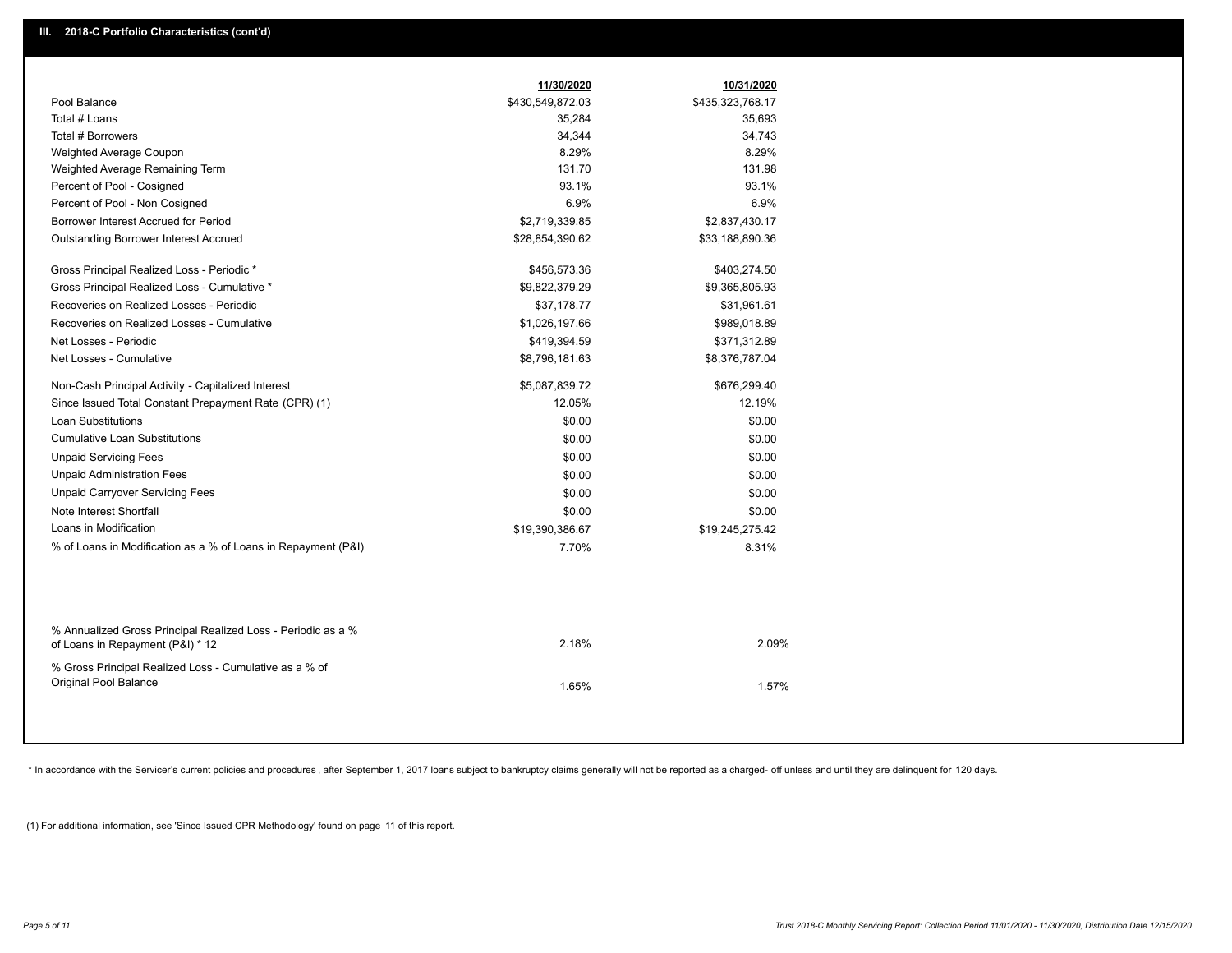#### **Loan Program**  A

|                                    | Weighted<br><b>Average Coupon</b> | # LOANS  | <b>\$ AMOUNT</b> | $%$ *    |
|------------------------------------|-----------------------------------|----------|------------------|----------|
| - Smart Option Interest-Only Loans | 7.17%                             | 8,332    | \$75,440,647.87  | 17.522%  |
| - Smart Option Fixed Pay Loans     | 8.30%                             | 8,788    | \$129,893,945.74 | 30.169%  |
| - Smart Option Deferred Loans      | 8.66%                             | 18.164   | \$225,215,278.42 | 52.309%  |
| - Other Loan Programs              | $0.00\%$                          | $\Omega$ | \$0.00           | 0.000%   |
| <b>Total</b>                       | 8.29%                             | 35,284   | \$430,549,872.03 | 100.000% |

\* Percentages may not total 100% due to rounding

B

C

**Index Type**

|                       | Weighted<br><b>Average Coupon</b> | # LOANS | <b>S AMOUNT</b>  | $%$ *     |
|-----------------------|-----------------------------------|---------|------------------|-----------|
| - Fixed Rate Loans    | 9.17%                             | 11,347  | \$147,621,758.23 | 34.287%   |
| - LIBOR Indexed Loans | 7.83%                             | 23,937  | \$282,928,113.80 | 65.713%   |
| - Other Index Rates   | $0.00\%$                          |         | \$0.00           | $0.000\%$ |
| Total                 | 8.29%                             | 35,284  | \$430,549,872.03 | 100.000%  |

\* Percentages may not total 100% due to rounding

# **Weighted Average Recent FICO**

| 2,225  | \$25,726,945.84  | 5.975%   |
|--------|------------------|----------|
| 2,098  | \$24,514,317.31  | 5.694%   |
| 3,611  | \$45,067,670.77  | 10.467%  |
| 7,519  | \$94,268,305.70  | 21.895%  |
| 19,829 | \$240,918,440.80 | 55.956%  |
| 2      | \$54,191.61      | 0.013%   |
| 35,284 | \$430,549,872.03 | 100.000% |
|        |                  |          |

To conform with company standard reporting these sections now include Princial and Interest Accrued to Capitalize .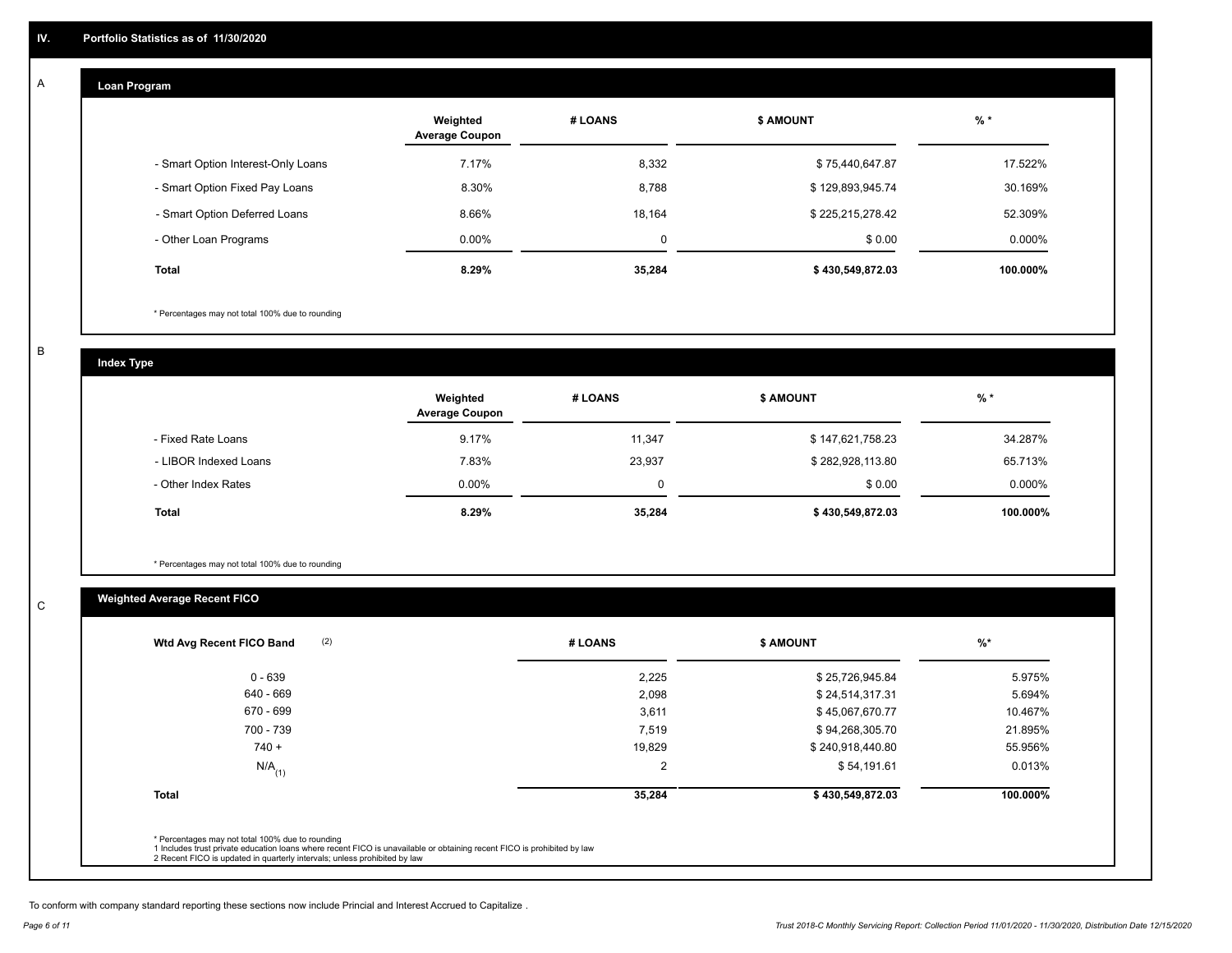| V. |     |       | 2018-C Reserve Account and Principal Distribution Calculations                       |                  |  |
|----|-----|-------|--------------------------------------------------------------------------------------|------------------|--|
| Α. |     |       | <b>Reserve Account</b>                                                               |                  |  |
|    |     |       | Specified Reserve Account Balance                                                    | \$1,508,827.00   |  |
|    |     |       | Actual Reserve Account Balance                                                       | \$1,508,827.00   |  |
| В. |     |       | <b>Principal Distribution Amount</b>                                                 |                  |  |
|    | i.  |       | Class A Notes Outstanding                                                            | \$286,492,826.13 |  |
|    | ii. |       | Pool Balance                                                                         | \$430,549,872.03 |  |
|    |     | iii.  | First Priority Principal Distribution Amount (i - ii)                                | \$0.00           |  |
|    |     | iv.   | Class A and B Notes Outstanding                                                      | \$326,492,826.13 |  |
|    |     | ν.    | First Priority Principal Distribution Amount                                         | \$0.00           |  |
|    |     | vi.   | Pool Balance                                                                         | \$430,549,872.03 |  |
|    |     | Vii.  | Specified Overcollateralization Amount                                               | \$107,637,468.01 |  |
|    |     | viii. | Regular Principal Distribution Amount (if (iv > 0, (iv - v) - (vi - vii))            | \$3,580,422.11   |  |
|    |     | ix.   | Pool Balance                                                                         | \$430,549,872.03 |  |
|    | х.  |       | 10% of Initial Pool Balance                                                          | \$59,551,785.83  |  |
|    |     | xi.   | First Priority Principal Distribution Amount                                         | \$0.00           |  |
|    |     | xii.  | Regular Principal Distribution Amount                                                | \$3,580,422.11   |  |
|    |     | xiii. | Available Funds (after payment of waterfall items A through I)                       | \$2,481,672.71   |  |
|    |     |       | xiv. Additional Principal Distribution Amount (if(vi <= x,min(xiii, vi - xi - xii))) | \$0.00           |  |
|    |     |       |                                                                                      |                  |  |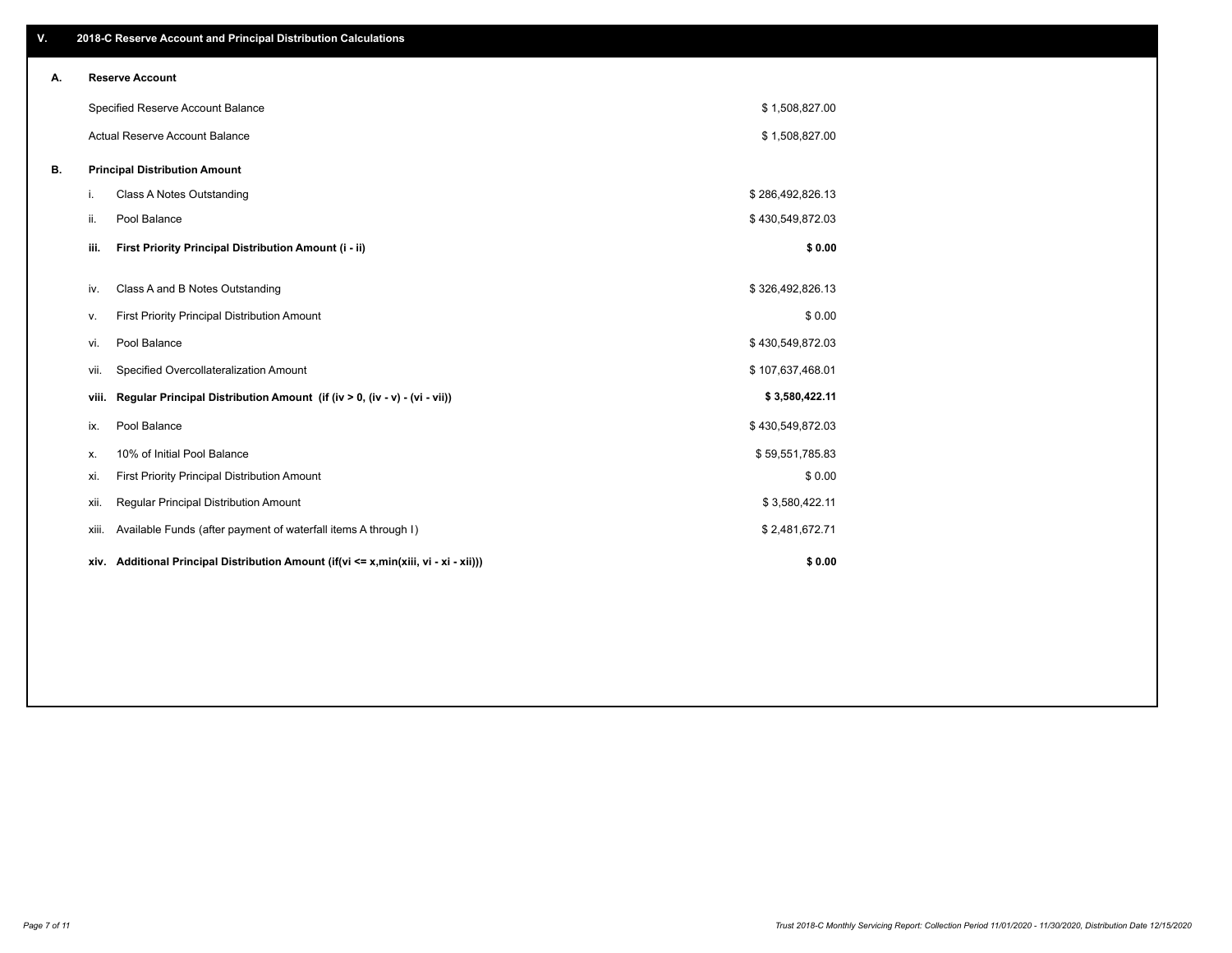|              |                                                                                   | Paid                 | <b>Funds Balance</b>             |
|--------------|-----------------------------------------------------------------------------------|----------------------|----------------------------------|
|              | <b>Total Available Funds</b>                                                      |                      | \$7,122,420.22                   |
| A            | <b>Trustee Fees</b>                                                               | \$0.00               | \$7,122,420.22                   |
| В            | <b>Servicing Fees</b>                                                             | \$270,342.84         | \$6,852,077.38                   |
| C            | i. Administration Fees<br>ii. Unreimbursed Administrator Advances plus any Unpaid | \$8,333.00<br>\$0.00 | \$6,843,744.38<br>\$6,843,744.38 |
| D            | Class A Noteholders Interest Distribution Amount                                  | \$648,316.23         | \$6,195,428.15                   |
| Е            | <b>First Priority Principal Payment</b>                                           | \$0.00               | \$6,195,428.15                   |
| F.           | Class B Noteholders Interest Distribution Amount                                  | \$133,333.33         | \$6,062,094.82                   |
| G            | <b>Reinstatement Reserve Account</b>                                              | \$0.00               | \$6,062,094.82                   |
| H            | <b>Regular Principal Distribution</b>                                             | \$3,580,422.11       | \$2,481,672.71                   |
| $\mathbf{I}$ | <b>Carryover Servicing Fees</b>                                                   | \$0.00               | \$2,481,672.71                   |
| J            | Additional Principal Distribution Amount                                          | \$0.00               | \$2,481,672.71                   |
| Κ            | Unpaid Expenses of Trustee                                                        | \$0.00               | \$2,481,672.71                   |
| L            | Unpaid Expenses of Administrator                                                  | \$0.00               | \$2,481,672.71                   |
| м            | Remaining Funds to the Residual Certificateholders                                | \$2,481,672.71       | \$0.00                           |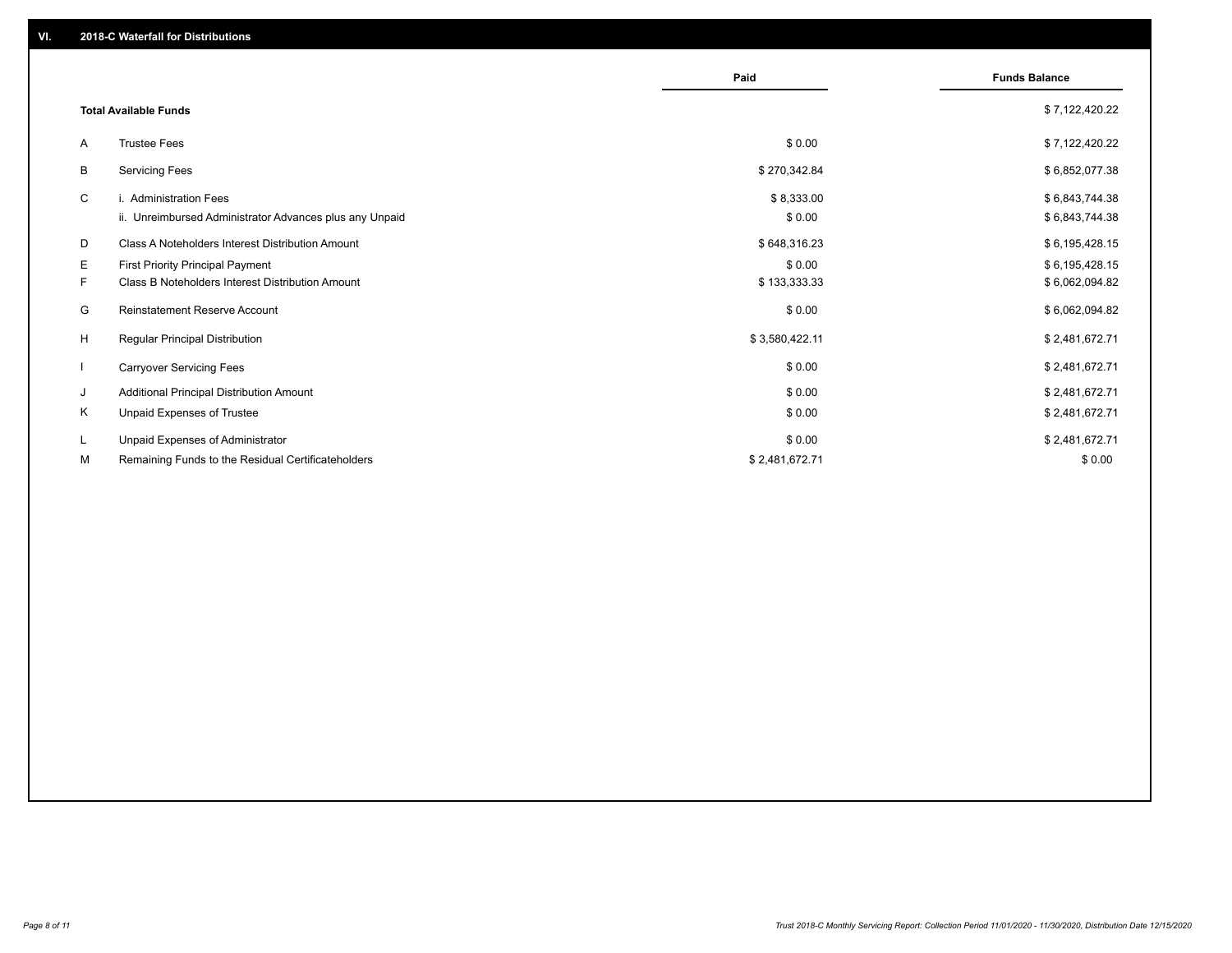| <b>Distribution Amounts</b>                                |                         |                         |                         |
|------------------------------------------------------------|-------------------------|-------------------------|-------------------------|
|                                                            | A <sub>2</sub> A        | A <sub>2</sub> B        | в                       |
| Cusip/Isin                                                 | 78449QAB3               | 78449QAC1               | 78449QAD9               |
| <b>Beginning Balance</b>                                   | \$191,871,342.27        | \$94,621,483.86         | \$40,000,000.00         |
| Index                                                      | <b>FIXED</b>            | <b>LIBOR</b>            | <b>FIXED</b>            |
| Spread/Fixed Rate                                          | 3.63%                   | 0.75%                   | 4.00%                   |
| Record Date (Days Prior to Distribution)                   | 1 NEW YORK BUSINESS DAY | 1 NEW YORK BUSINESS DAY | 1 NEW YORK BUSINESS DAY |
| <b>Accrual Period Begin</b>                                | 11/15/2020              | 11/16/2020              | 11/15/2020              |
| <b>Accrual Period End</b>                                  | 12/15/2020              | 12/15/2020              | 12/15/2020              |
| Daycount Fraction                                          | 0.08333333              | 0.08055556              | 0.08333333              |
| Interest Rate*                                             | 3.63000%                | 0.89088%                | 4.00000%                |
| <b>Accrued Interest Factor</b>                             | 0.003025000             | 0.000717653             | 0.003333333             |
| <b>Current Interest Due</b>                                | \$580,410.81            | \$67,905.42             | \$133,333.33            |
| Interest Shortfall from Prior Period Plus Accrued Interest | $\mathsf{\$}$ -         | $\mathsf{\$}$ -         | $\mathsf{\$}$ -         |
| <b>Total Interest Due</b>                                  | \$580,410.81            | \$67,905.42             | \$133,333.33            |
| <b>Interest Paid</b>                                       | \$580,410.81            | \$67,905.42             | \$133,333.33            |
| <b>Interest Shortfall</b>                                  | $\mathsf{\$}$ -         | $$ -$                   | $$ -$                   |
| <b>Principal Paid</b>                                      | \$2,397,897.38          | \$1,182,524.73          | $$ -$                   |
| <b>Ending Principal Balance</b>                            | \$189,473,444.89        | \$93,438,959.13         | \$40,000,000.00         |
| Paydown Factor                                             | 0.010949303             | 0.010949303             | 0.000000000             |
| <b>Ending Balance Factor</b>                               | 0.865175547             | 0.865175548             | 1.000000000             |

\* Pay rates for Current Distribution. For the interest rates applicable to the next distribution date, please see https://www.salliemae.com/about/investors/data/SMBabrate.txt.

**VII. 2018-C Distributions**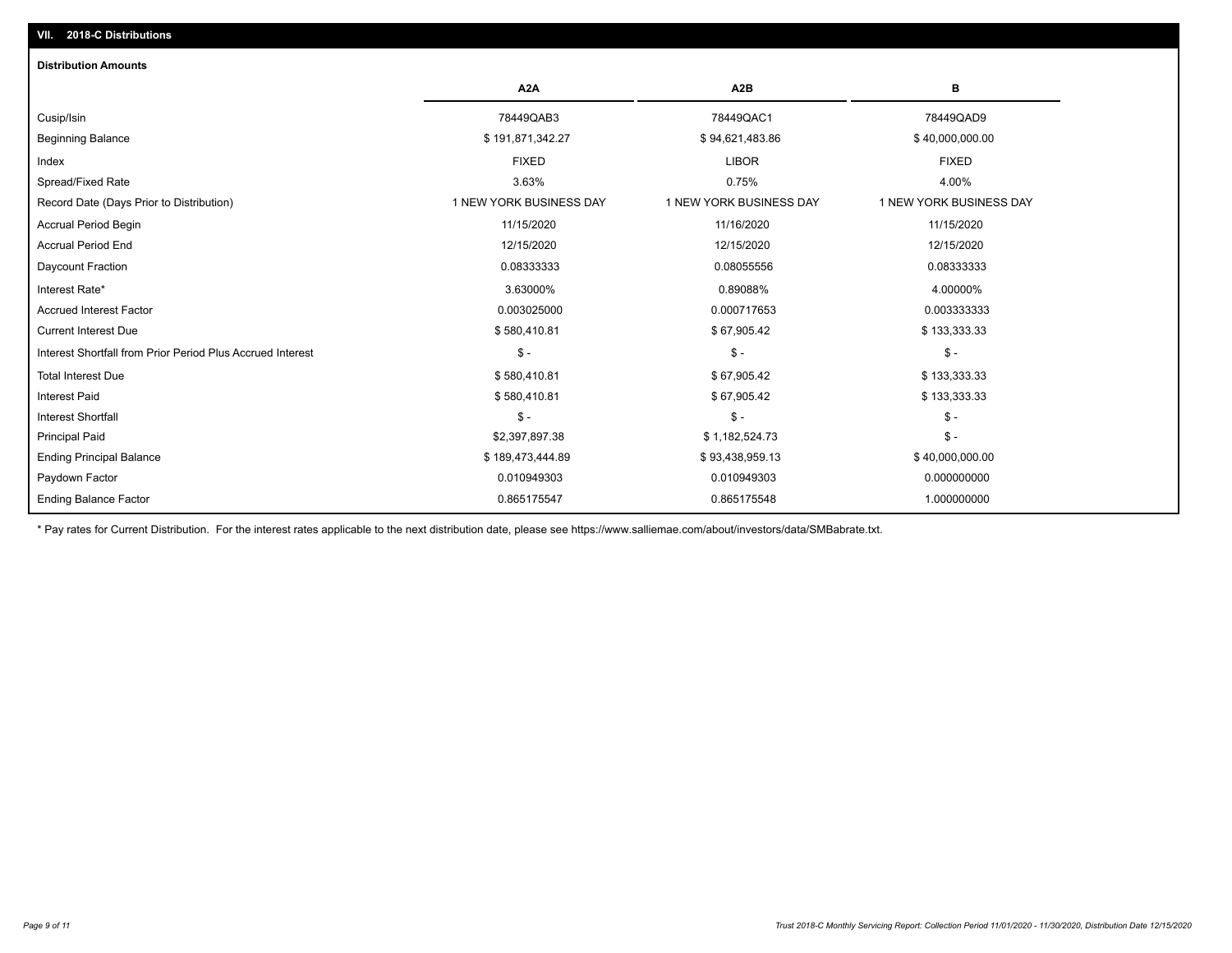## **Since Issued Total CPR**

$$
\text{total CPR} = 1 - \left(\frac{APB}{PPB}\right)^{\left(\frac{12}{MSC}\right)}
$$

APB = Actual period-end Pool Balance PPB = Projected period-end Pool Balance assuming no prepayments and no defaults Pool Balance = Sum(Principal Balance + Interest Accrued to Capitalize Balance) MSC = Months Since Cut-Off

### **Since-Issued Total Constant Prepayment Rate (CPR)**

Since-Issued Total CPR measures prepayments, both voluntary and involuntary, for a trust student loan pool over the life of a transaction. For each trust distribution, the actual month-end pool balance is compared against a month-end pool balance originally projected at issuance assuming no prepayments and defaults. For purposes of Since- Issued Total CPR calculations, projected period end pool balance assumes in-school status loans have up to a six month grace period before moving to repayment, grace status loans remain in grace status until their status end date and then to move to full principal and interest repayment, loans subject to interim interest or fixed payments during their in-school and grace period continue paying interim interest or fixed payments until full principal and interest repayment begins, all other trust loans are in full principal and interest repayment status, and that no trust loan in full principal and interest repayment moves from full principal and interest repayment status to any other status.